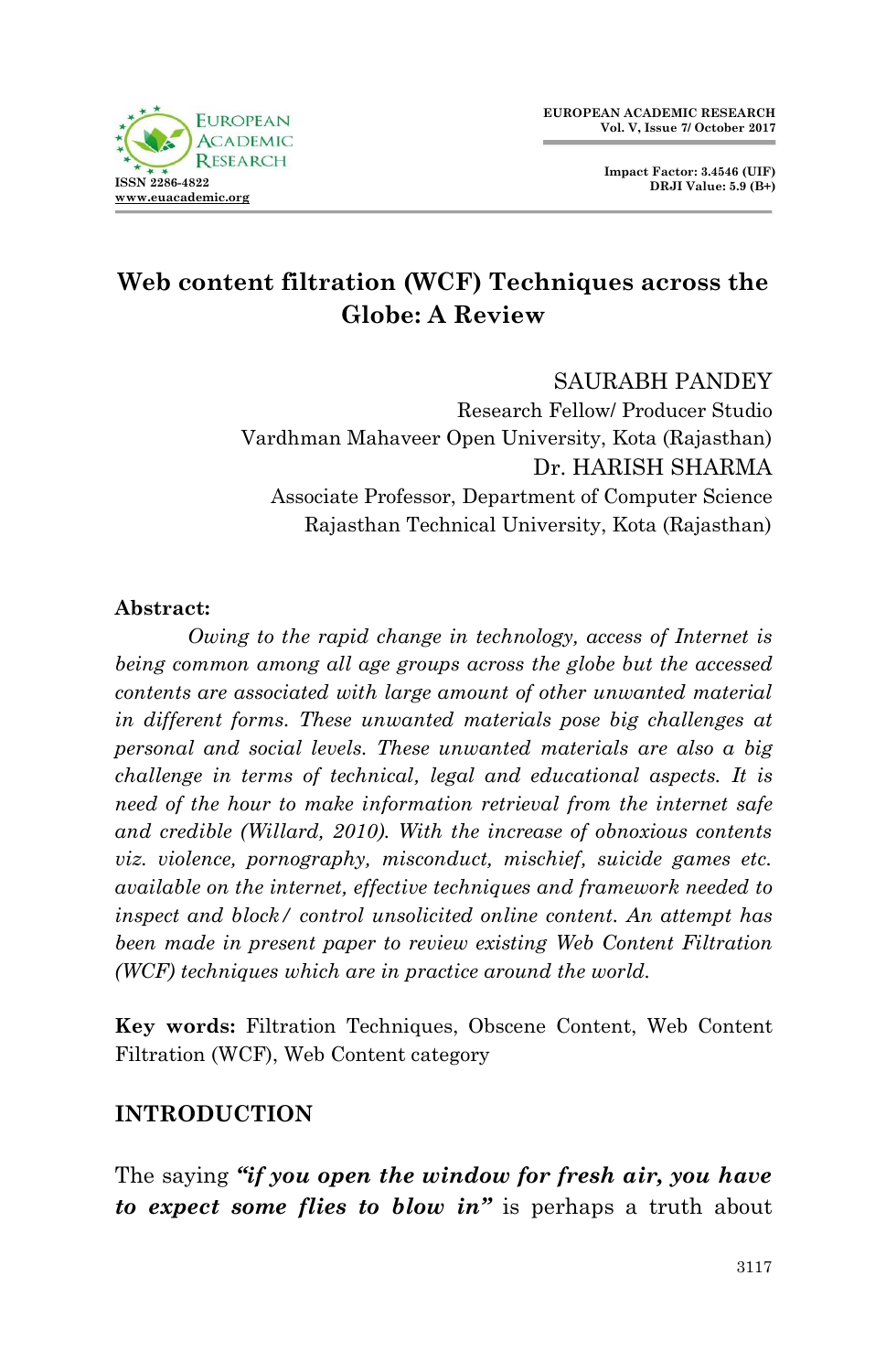present IT revolution across the world. The media including images, videos including rhymes and educational videos, books, magazines, animations and video games are attracting children towards the internet in early ages. Educational institutions compel kids/ students to complete their project work/ assignment through internet. No one, including school educators, parents, and cyber experts have bothered about the dark side of the unwanted content available over internet, suicide video games for example blue whale game which caused several deaths, unsolicited and obscene contents over the web. On the other hand Internet has become a part of daily routine which is somehow affecting the every aspect of life. This is because it has become the electronic super highway where ones (every age group persons) information needs are satisfied. Internet has become a global communication medium and people of all age groups (kids - adults) to use it for their needs for computing, communication and more importantly reading, learning & teaching (Peddi Karthik, 2013). Unrestricted use of these contents is sufficient to derail kids / students / youths from the right path. The minds of immature children are mainly contaminated by these harmful games, fictitious and edited undesirable contents on internet which can be easily accessed over the web.

Prime Minister of England David Cameron announced a plan to filter online pornography by default for households in U. K., saying the initiative is about protecting children and their innocence (Peterson, 2013).

# **OBJECTIVES OF THE STUDY**

It is well documented that watching the unsolicited content (pornographic content) has very adverse effect over the whole society especially to young mind. A research study led by scientists from the Gregorio Marañón University Hospital in Madrid and the Network of Centres for Biomedical Research in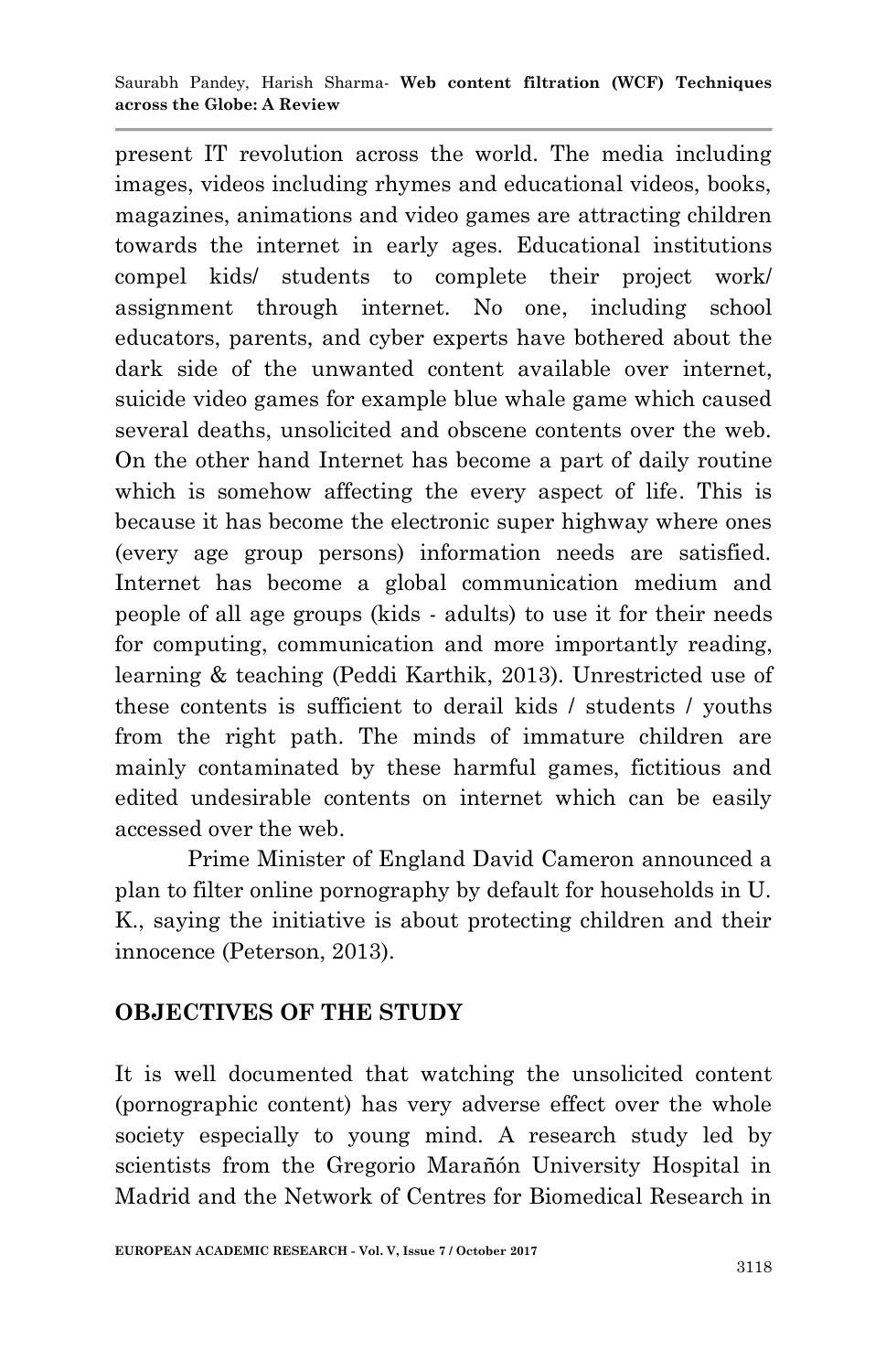Mental Health Networks (CIBERSAM) shows that adolescents experiencing a first outbreak of psychosis have lower levels of grey matter in their brains than healthy teenagers. This change was seen in patients suffering from various psychoses, including bipolar illness and schizophrenia. A study done by one of the well-regarded researchers in the field found that "high pornography consumption added significantly to the prediction of sexual aggression." (Kühn & Gallinat, 2014) It is also added that lack of grey matter in brain is linked to schizophrenia and bipolar disorders.

Considering the above, the research was planned with two fold objectives-

- 1) To review different categories of web content used for web content filtration (WCF)
- 2) To review different techniques of web content filtration (WCF) in practice

# **RATIONALE OF WEB CONTENT FILTRATION**

It is unfortunate enough that at present there is no full proof mechanism to block/control all these unsolicited/unwanted contents immediately on the network level. In case of any communal anarchy, any rumour reaches to target people very fast which causes the immediate disturbance of peace.

On September 19, 2006, a military-led coup in Thailand overthrew the democratically elected government headed by Prime Minister *Thaksin Shinawatra*. Thailand is not unfamiliar with such upheavals. There have been seventeen coups in the past sixty years. This time, however, internet users noticed a marked increase in the number of web sites that were not accessible, including several sites critical on the military coup. A year earlier in Nepal, the king shut down the internet along with international telephone lines and cellular communication networks when he seized power from the parliament and prime minister. In Behrain, during the run-up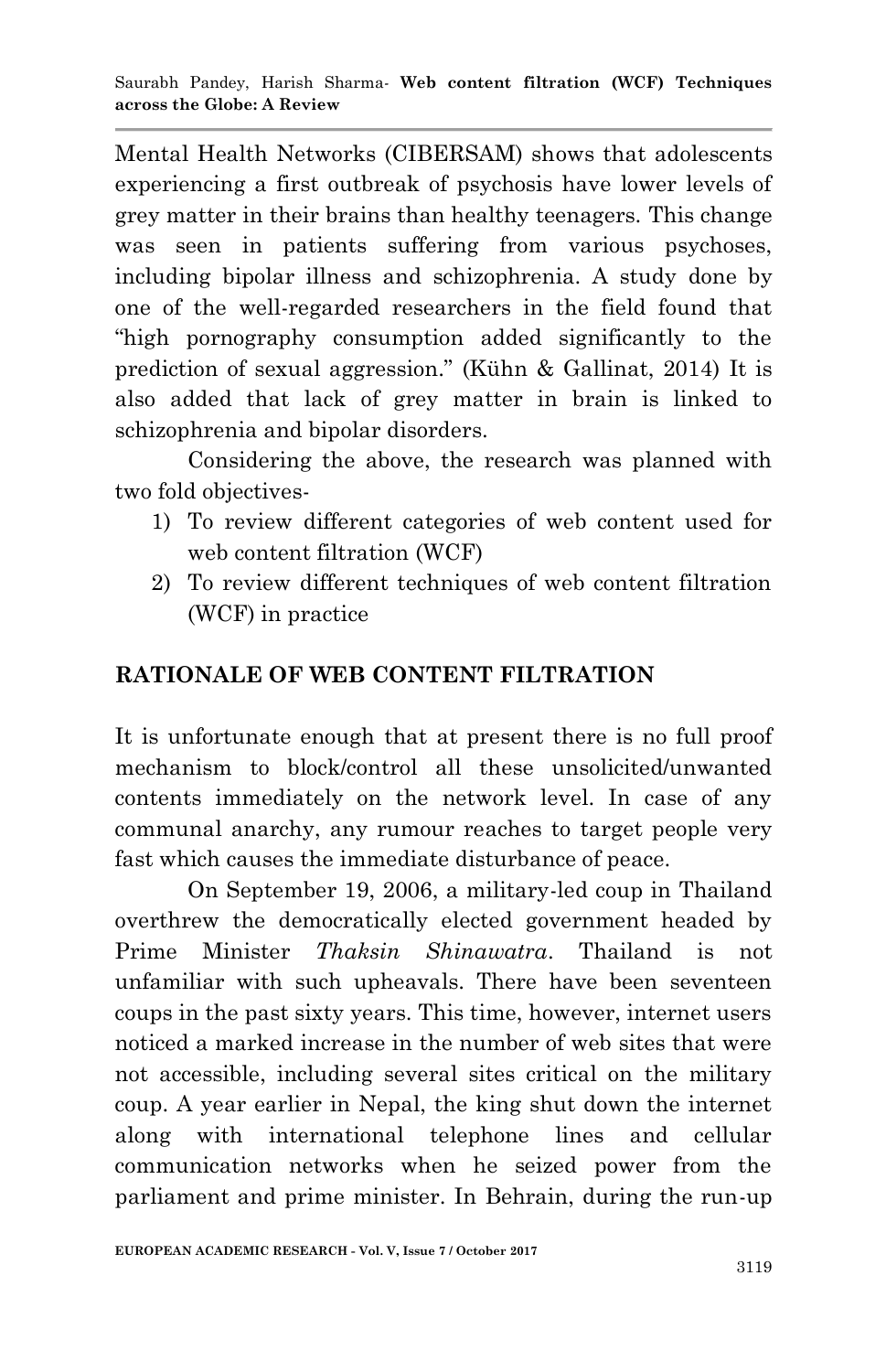to the fall 2006 election, the government chose to block access to a number of key opposition sites. These events are part of a growing global trend. Claiming control of the internet has been come an essential element in any government strategy to rein in dissent – the twenty-first century parallel to taking over television and radio stations. In contrast to these exceptional events, the constant blocking of a swath of the internet has become part of the everyday political and cultural reality of many states. A growing number of countries are blocking access to pornography, led by a handful of states in the Persian Gulf region. Other countries, including South Korea and Pakistan, block web sites that are perceived as a threat to national security (Faris & Villeneuve, 2008, p.45).Indiscriminate Internet surfing is a major cause of entry for viruses, worms, Trojans, spyware, keyloggers, phishing, pharming and more. Notwithstanding there are essentially three motives or rationales for internet filtering: political filtering, social filtering and security/ conflict filtering.

Therefore, a robust and powerful network architecture plan and different kind of system algorithms (Network Level, Session Level, Application Level etc) is required to detect and control/block/monitor unsolicited/ unwanted contents over the web. Once any kind of network architecture & algorithms will be implemented, it can control/block/monitor any kind of specific content in a particular geographic area as and when needed. Therefore, a much more intelligent system equipped with different level of control is required to avoid the aforesaid shortcoming of present web content filtration (WCF) mechanisms.

The following diagram expresses the motives of present Web Content Filtration practices.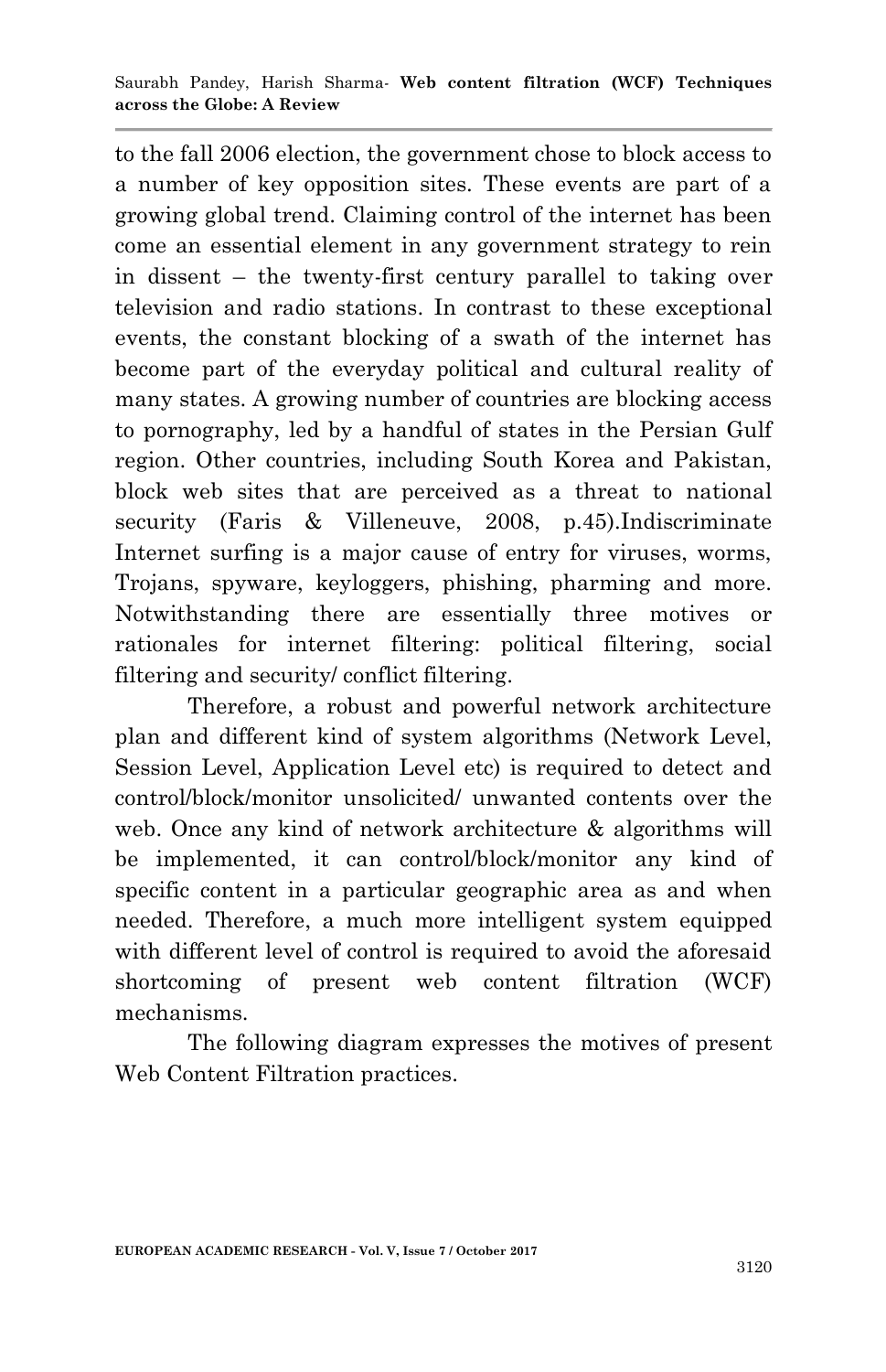

**Figure 1 (Motives of Content Filtering) (Source: Zittrain & Palfrey, 2008 p.26)**

### **EXISTING WEB CONTENT FILTRATION (WCF) CATEGORIES**

Web filter categories database are upon the web content viewing suitability of three major groups enterprises, schools, and home/families. The categories are defined to be easily manageable and patterned to industry and home user standards. All the service providers maintain their own content category data base to filter the web content.

Each category contains the list of websites or web pages that have been assigned based on their dominant web content. A website or webpage is categorized into a specific category that is likely to be blocked according to its content. When a website contains elements in different categories, web pages on the site are separately categorized. All the present available solutions regarding the web content have their own database of the websites and their categories. The following best web filtration categories (Fortinet, 2016) are given as below -

#### **ADULT / MATURE CONTENT CATEGORY**

Alcohol Websites which legally promote or sell alcohol products and accessories Dating Websites that allow individuals to make contact and communicate with

**EUROPEAN ACADEMIC RESEARCH - Vol. V, Issue 7 / October 2017**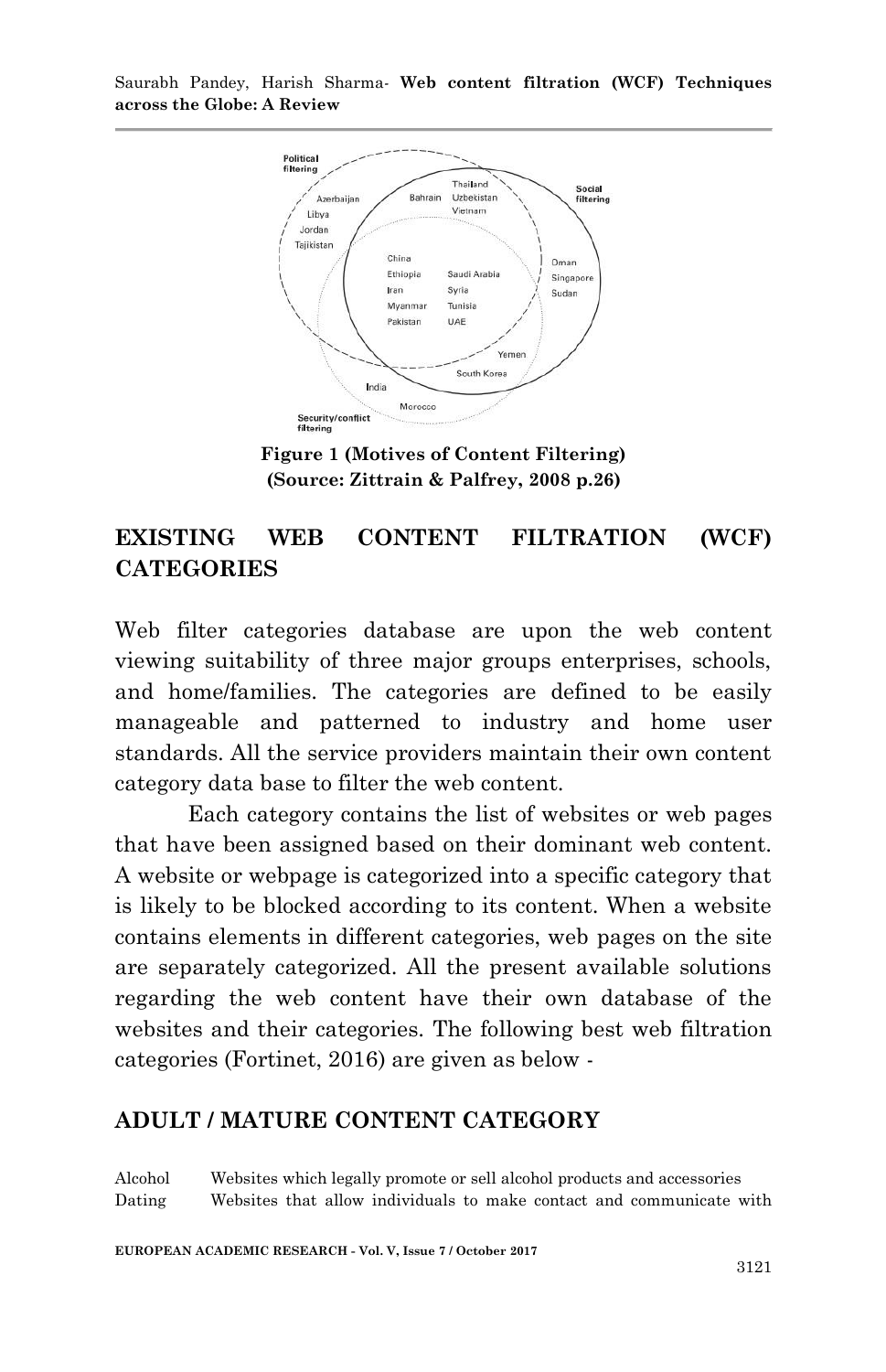|          | each other over the Internet, usually with the objective of developing a     |
|----------|------------------------------------------------------------------------------|
| Gambling | personal, romantic, or sexual relationship.                                  |
|          | Sites that cater to gambling activities such as betting, lotteries, casinos, |
|          | including gaming information, instruction, and statistics.                   |
|          | Abortion, Advocacy Organizations, Alternative Beliefs, Lingerie and          |
| And      | Swimsuit, Marijuana, Nudity and Risqué, Other Adult Materials,               |
| More     | Pornography, Sex Education, Sports Hunting and War Games, Tobacco,           |
|          | Weapons (Sales)                                                              |

### **BANDWIDTH CONSUMING CATEGORY**

| File Sharing and |       | Websites that permit users to utilize Internet servers to store  |
|------------------|-------|------------------------------------------------------------------|
| Storage          |       | personal files or for sharing, such as with photos.              |
| Freeware         | and   | Sites whose primary function is to provide freeware and software |
|                  |       | downloads. Cell phone ringtones/images/games, computer           |
| Software         |       | software updates for free downloads are all included in this     |
| Downloads        |       | category.                                                        |
| Internet         | Radio | Websites that broadcast radio or TV communications over the      |
| and TV           |       | Internet.                                                        |
| And More         |       | Telephony, Peer-to-peer File Sharing, Streaming Media and        |
|                  |       | Download                                                         |

### **GENERAL INTEREST – BUSINESS CATEGORY**

| Armed Forces                |     |                                 | Websites related to organized military and armed forces,<br>excluding civil and extreme military organizations.                                                                                                                                                                                                    |  |  |
|-----------------------------|-----|---------------------------------|--------------------------------------------------------------------------------------------------------------------------------------------------------------------------------------------------------------------------------------------------------------------------------------------------------------------|--|--|
| Charitable<br>Organizations |     |                                 | Sites for organizations that are set up with a mission that serves<br>a public purpose, and are philanthropic in nature. This category<br>excludes advocacy or political organizations.                                                                                                                            |  |  |
| Finance<br>Banking          | and |                                 | Financial Data and Services -- Sites that offer news and<br>quotations on stocks, bonds, and other investment vehicles,<br>investment advice, but not online trading. Includes banks, credit<br>unions, credit cards, and insurance. Mortgage/insurance brokers<br>apply here as opposed to Brokerage and Trading. |  |  |
| And More                    |     | Hosting, Web-based Applications | General Organizations, Business, Government and Legal<br>Organizations, Information Technology, Information and<br>Computer Security, Online Meeting, Remote Access, Search<br>Engines and Portals, Secure Websites, Web Analytics, Web                                                                            |  |  |

# **GENERAL INTEREST – PERSONAL CATEGORY**

Advertising Sites that provide advertising graphics or other ad content files, including ad servers (domain name often with 'ad.', such as ad.yahoo.com). If a site is mainly for online transactions, it is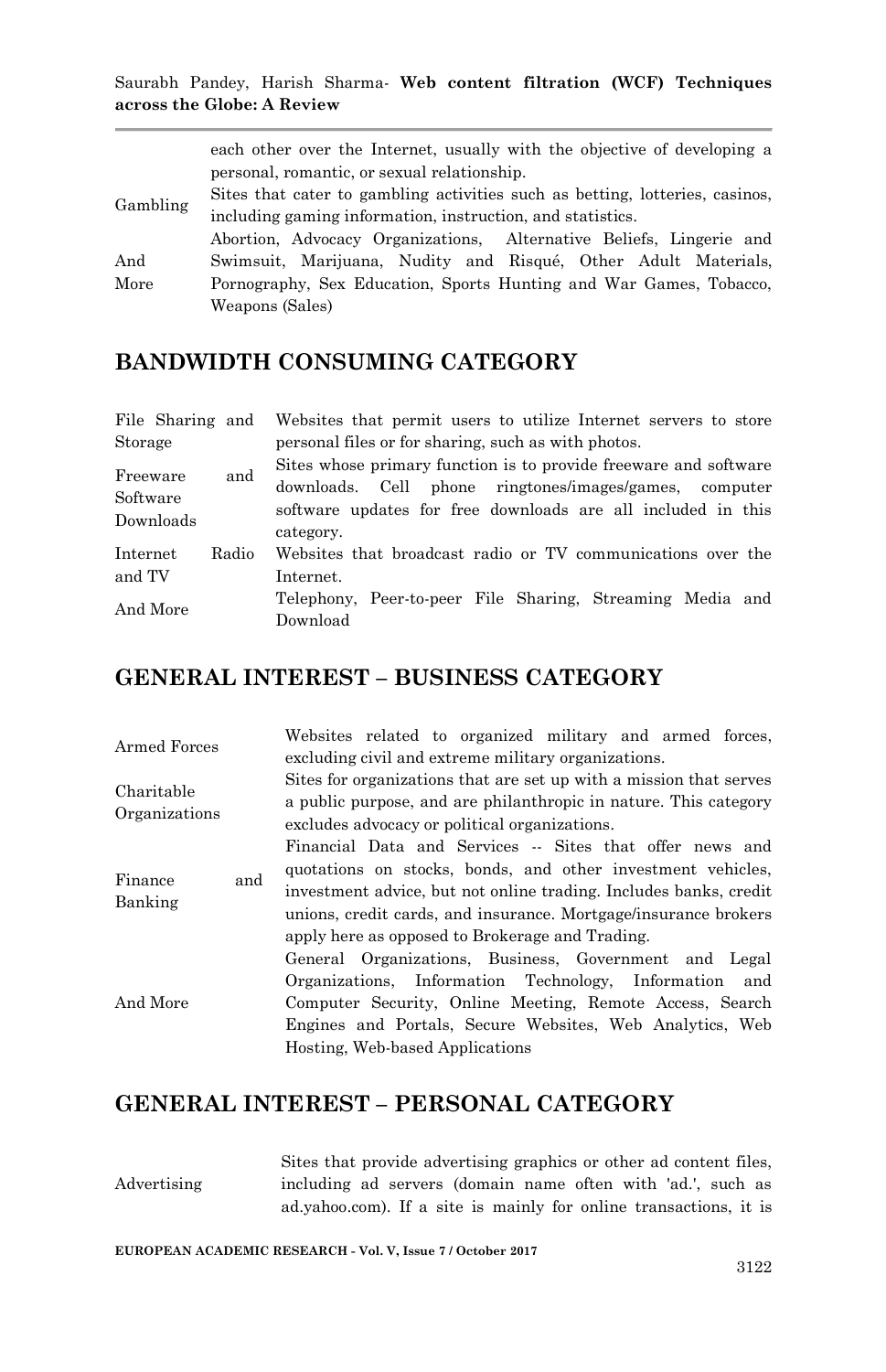rated as Shopping and Auctions. Includes pay-to-surf and affiliated advertising programs.

Arts and Culture Websites that cater to fine arts, cultural behaviours and backgrounds including conventions, artwork and paintings, music, languages, customs, etc. Also includes institutions such as museums, libraries and historic sites. Sites that promote historical, cultural heritage of certain area, but not purposely promoting travel.

- Auction Websites that feature on-line promotion or sale of general goods and services such as electronics, flowers, jewellery, music, etc, excluding real estate. Also includes on-line auction services such as eBay, Amazon, Priceline.
- And More Brokerage and Trading, Child Education, Content Servers, Digital Postcards, Domain Parking, Dynamic Content, Education, Entertainment, Folklore, Games, Global Religion, Health and Wellness, Instant Messaging, Job Search, Meaningless Content, Medicine, News and Media, Newsgroups and Message Boards, Personal Privacy, Personal Vehicles, Personal Websites and Blogs, Political Organizations, Real Estate, Reference, Restaurant and Dining, Shopping, Social Networking, Society and Lifestyles, Sports, Travel, Web Chat, Web Chat, Web-based Email

#### **POTENTIALLY LIABLE CATEGORY**

| Drug Abuse       | Websites that feature information on illegal drug activities       |
|------------------|--------------------------------------------------------------------|
|                  | including: drug promotion, preparation, cultivation, trafficking,  |
|                  | distribution, solicitation, etc.                                   |
|                  | Websites that have been verified by the Internet Watch             |
| Child Abuse      | Foundation to contain or distribute images of non-adult children   |
|                  | that are depicted in a state of abuse. Information on the Internet |
|                  | Watch Foundation is available at http://www.iwf.org.uk/.           |
|                  | Sites that feature radical militia groups or movements with        |
| Extremist Groups | aggressive anti-government convictions or beliefs.                 |
|                  | Websites that depict illicit activities surrounding<br>the         |
| Hacking          | unauthorized modification or access to programs, computers,        |
|                  | equipment and websites.                                            |
|                  | Illegal or Unethical, Plagiarism, Proxy Avoidance, Explicit        |
| And More         | Violence                                                           |

### **SECURITY RISK CATEGORY**

Dynamic DNS Sites that utilize dynamic DNS services to map a Fully Qualified Domain Name (FQDN) to a specific IP address or set of addresses under the control of the site owner; these are often used in cyber attacks and botnet command & control servers.

**EUROPEAN ACADEMIC RESEARCH - Vol. V, Issue 7 / October 2017**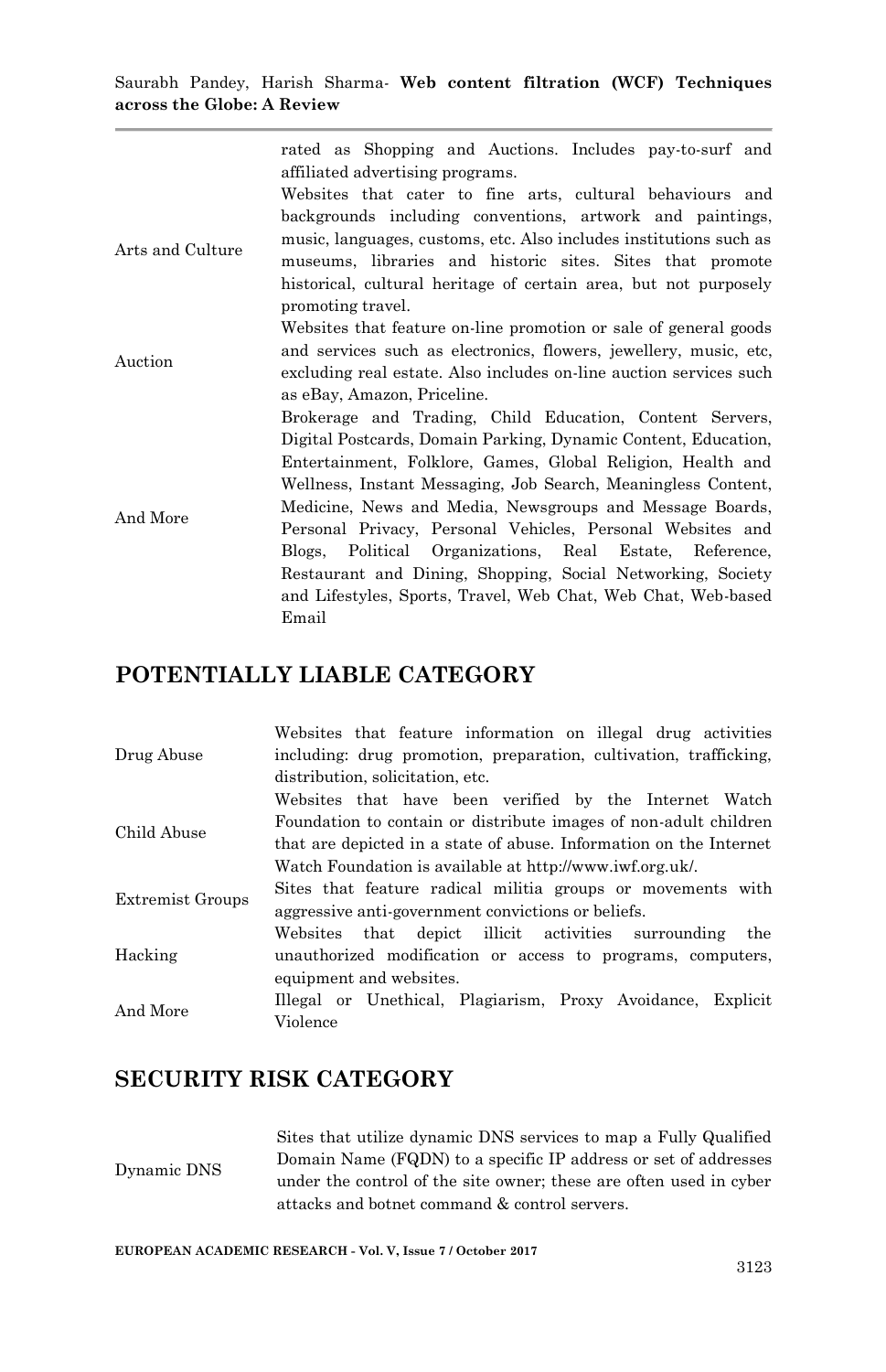| Phishing  | Counterfeit web pages that duplicate legitimate business web<br>pages for the purpose of eliciting financial, personal or other<br>private information from the users. |
|-----------|------------------------------------------------------------------------------------------------------------------------------------------------------------------------|
| Spam URLs | Websites or webpages whose URLs are found in spam emails.<br>These webpages often advertise sex sites, fraudulent wares, and<br>other potentially offensive materials. |
| And More  | Malicious Websites, Newly Observed Domain, Newly Registered<br>Domain                                                                                                  |

### **COMMONLY USED TECHNIQUES FOR INTERNET FILTRATION**

There are many techniques used to filter the internet content. All the techniques are designed to use at certain levels of network architecture. Internet filtering is most commonly implemented at two levels: At the ISP's level – This type of filtration is being implemented by Internet Service Providers (ISPs) at ISP level on the recommendation of the Government and at the international gateway level – This type of filtration is being implemented at the international gateway where the internet traffic of the entire ISP's routed. The uniform and unique filtration achieved at this level across the different ISP's. In the following paragraphs existing techniques for internet filtration have been discussed briefly:

**1. Packet Level Filtering –** TCP/IP Filtering works mainly at network layer to inspect the information packets including source IP address, source port, destination IP address, destination port and the protocol used. Based on the packet and rules the packet may be dropped or granted and may forward the information to network administrator. It is used at the router level as an additional security layer. To start with the network security, the packet level filtering is the way to proceed. This functionality is still the main aim of most of the non-commercial and commercial security tools. Therefore, if anything comes to internal network, it passes through the network security filters. Any type of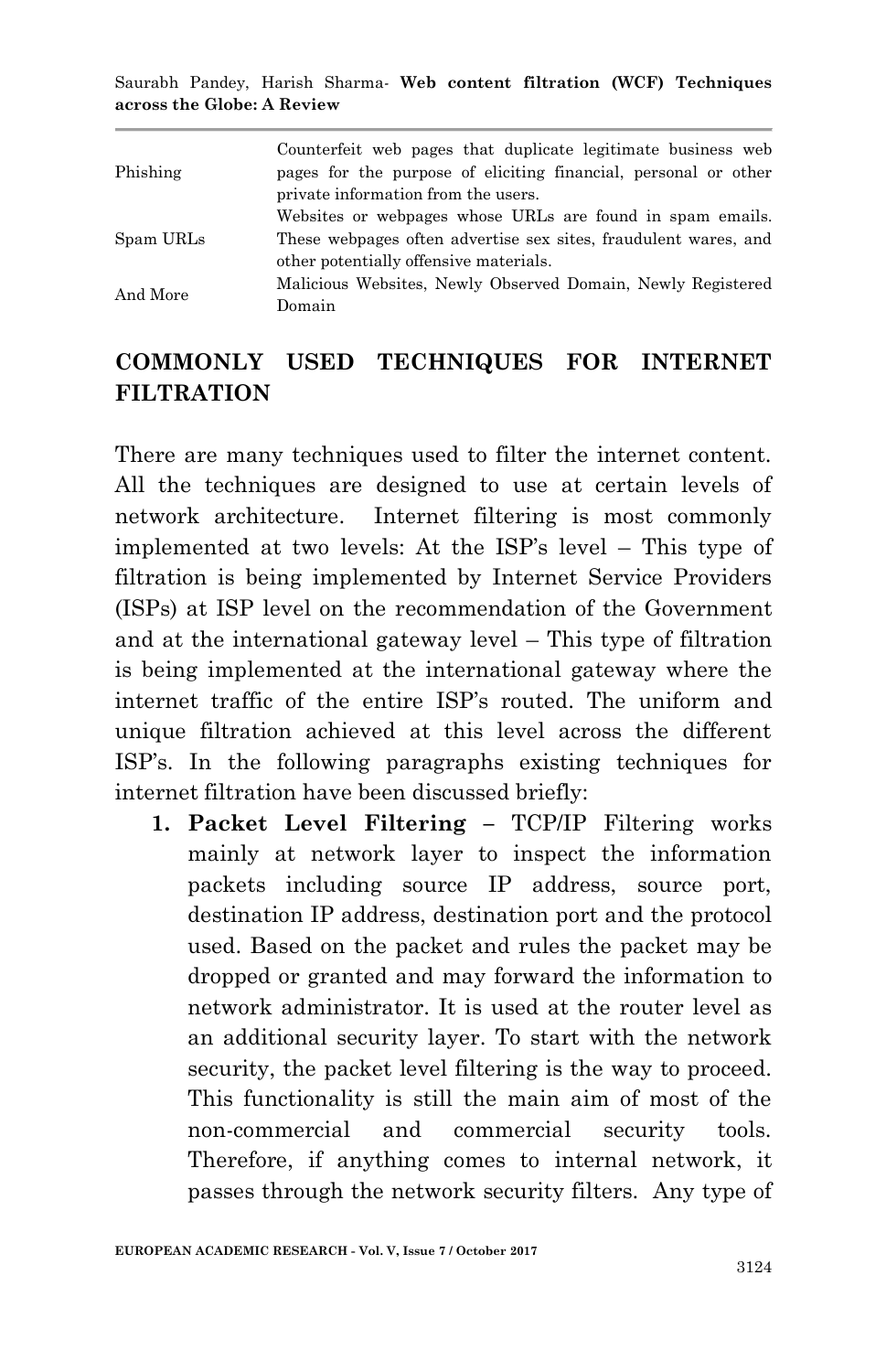outgoing content will also pass through the security filters/security walls before leaving the network completely. Due to this property, the packet level filtering is also called as screening level filtering. The bigger problem with packet level filtering is that it can be hacked easily by a hacker using spoofing process.

- **2. Circuit Level Filtering -** Circuit level filtering is another type of security wall which works at the session layer through providing a more general type of security. Circuit level filtering acts as relay for TCP connections. They interrupt TCP links which are being made to a host behind them and complete the handshake on behalf of that host and determine the authenticity of a requested assembly by monitoring the handshake between packets. The circuit level filter is able to hide the outside network. It also restricts the network rules to known computers. Usually, circuit level filter are economical than other protective filters. The main disadvantage of this type of filter is that every packet cannot be detected due to more general things in contemplation of filtering the packets.
- **3. Application Level Filtering –** Application level filtering refers to vulnerabilities inherent in the code of a web-application itself (irrespective of the technologies in which it is implemented or the security of the webserver / back-end database on which it is built) (Scott & Sharp, 2003). Application level filtering is demanding and most secure type filtering. But it has lengthy cost of process. Because in this type of filtration, at every filtration layer new session of process starts. This type of filtering works at the application layer and is protocol specific. It is also called as proxy filtering.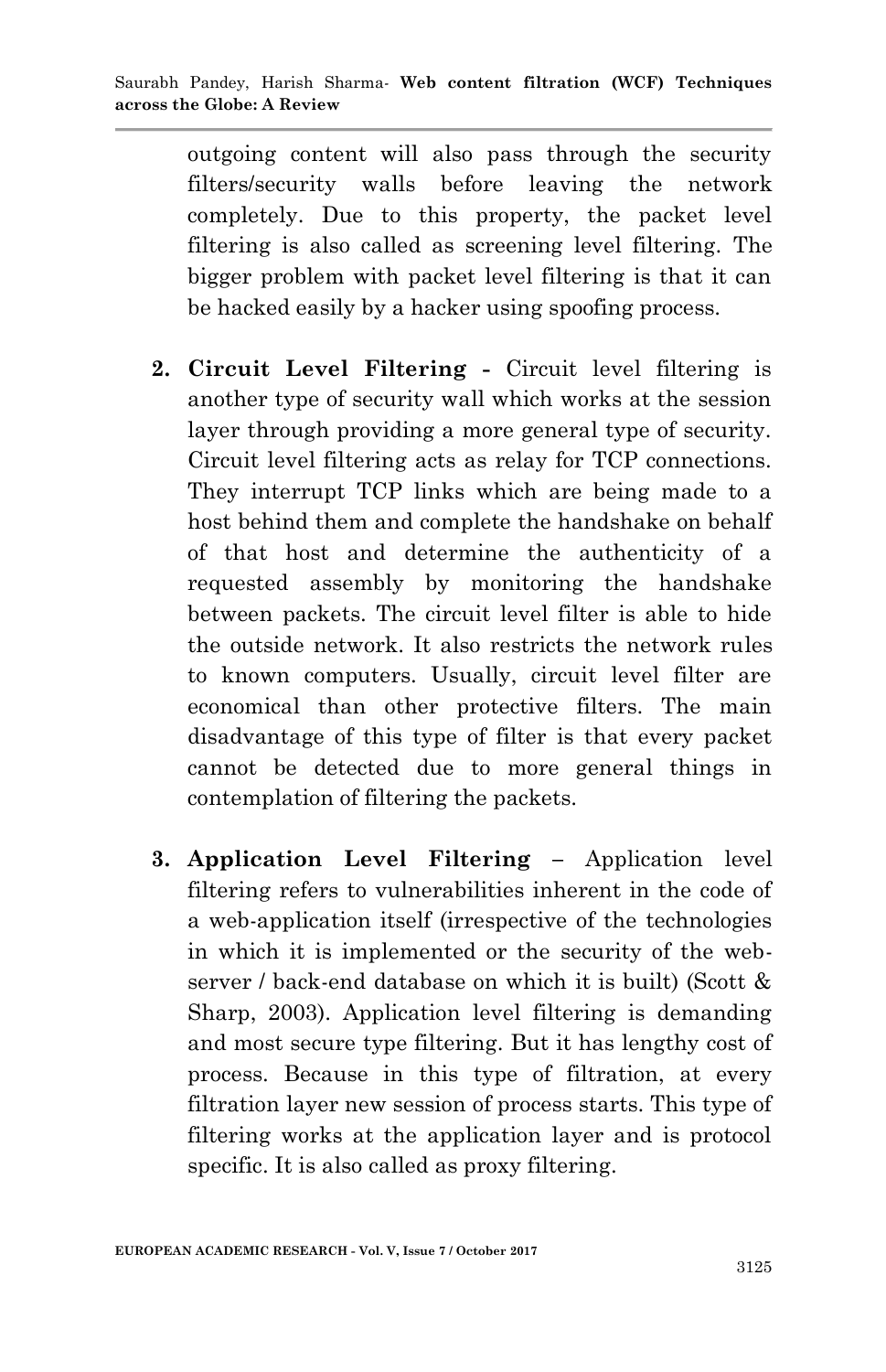- 4. **IP Blocking –** Internet Protocol blocking is a security filtering that stops transfer of protocols between two or more targets or servers. This type of filtration is applied to block undesirable or unwanted sites and hosts which hack, postpone or harm the network or machine. IP blocking is mainly used by the industries or companies for preventing the invasion of viruses or harmful software or data. It limits the range of websites that are accessed by the persons for official purposes. Educational institutions also use IP blocking type of filtration to protect against unauthorised access of confidential data. Ferguson and Senie (1998) observed that a rebirth of rejection of service attack aimed at various targets in the networking have produced new challenges. While blocking any IP address, all the shared hosted websites associated with that IP gets blocked by default which misleads the main objectives.
- **5. DNS Tampering –** The Domain Name System (DNS) is an essential part of the Internet. The primary purpose of DNS is to resolve symbolic domain names to IP addresses (Son & Shmatikov, 2010, p.466). Each DNS resolver or authoritative server stores Resource Records in its cache or its local zone file. A Resource Record (RR) includes a label, class, type and data. The label of an RR is a symbolic domain name used when accessing an internet resource (Khan, 2015). DNS tempering is achieved by purposefully disrupting DNS servers, which resolve domain name into IP addresses. To block access to a particular website, the DNS servers are configured to return the wrong IP address. While this allows the blocking of specific domain names, it also can be easily circumvented by simple means such as accessing an IP address directly or by configuring the computer to use a different DNS server (Deibert, *et. al.*, 2008, p.14).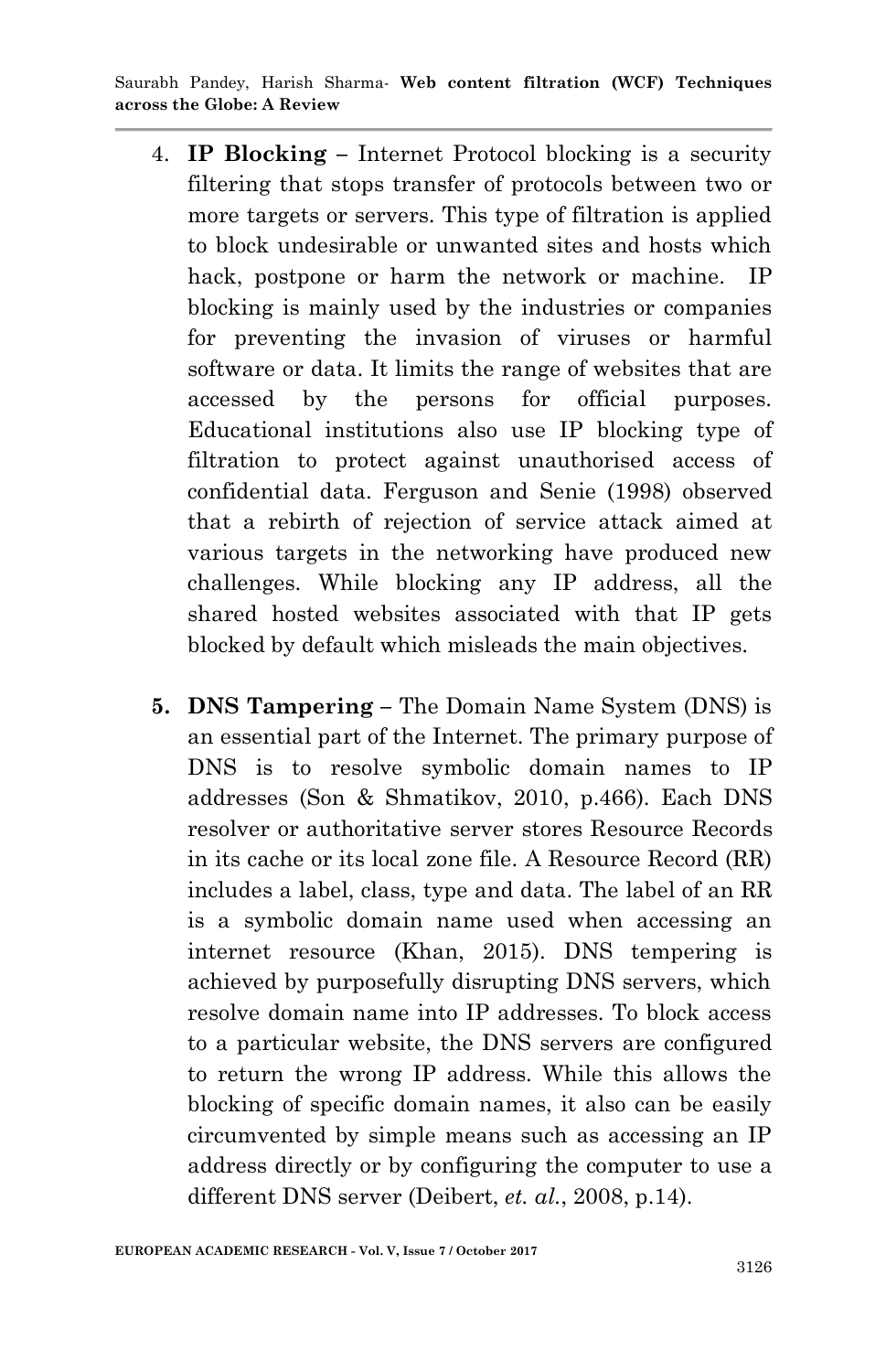- **6. HTTP Proxy Filtering –** HyperText Transport Protocol (HTTP) is the protocol through which Web pages travel. Another method of filtering involves using *proxy servers* or *Web proxies*, which analyse and possibly modify HTTP content as it travels between computers and the Internet. To implement HTTP filtering, Web traffic must be redirected to travel through the proxy server (Scott & Melgosa, 2013, p.56). It is an alternative way to not allow users to connect directly to website but force or encourage all users to access Web sites via a proxy server. However, as well as improving performance, an HTTP proxy can also block Web sites. The proxy decides whether requests for Web pages should be permitted, and if so, it sends the request to the Web server hosting the requested content (Murdoch & Anderson, 2008, pp.61-62).
- **7. Browser Based Filtering –** Content Filtering is new subject in the area of technology. That has to study in deep. This issue appears as consequences for the variety of media and advertisement in the internet web sites that lead to unethical and misuse of World Wide Web users (Karthikeyan, 2014, p.203). In which browser based content filtering solution is the most lightweight solution to do the content filtering, and is implemented via a third party browser extension (Karthikeyan, 2014, p.204). The browser based filtration is performed through add-ons, approving a website with digital certification or enabling custom parental controls individually. Pixel based algorithms to identify the obscene content is highly used in browser based filtering.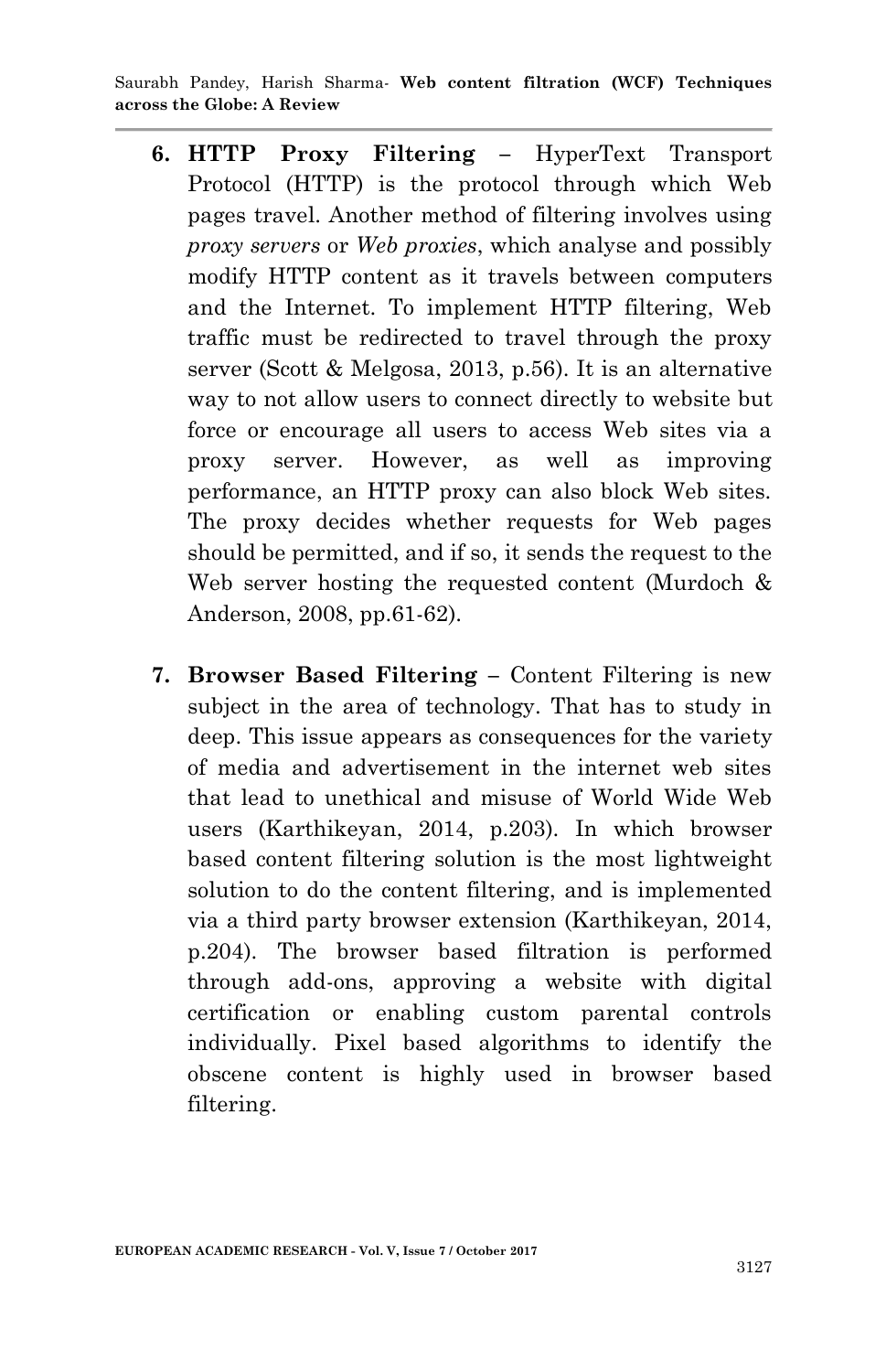# **DISCUSSION & CONCLUSION**

The key feature in a web content filtration (WCF) solution is a high level of "granularity". The term "granularity" refers the degree of best possible database match of the accessed content in right category and criteria. For example, one may want to allow access to Facebook page to branding team but not provide ones employees access to facebook chat. Content filtration system works on the principle of blacklists and white lists category filters. Backlists are lists of websites/ IP/ URL's in database that contain inappropriate materials. White lists are the list of websites/IP/ URL's in database one want to allow to open.

The best filtering results can be achieved by perfect balance between the over breadth and under breadth issues. Because the primary deficiency of any web content filtration (WCF) system is that the censor must choose between two shortcomings: either the system suffers from over breadth (websites that are not meant to be filtered are filtered) or under breadth (not all web sites meant to be filtered are filtered) issues or combination of both (Zittrain & Palfrey, 2008, p.45)

In nut shell Web Content Filtration (WCF) techniques are evolving rapidly. Different countries are opting different techniques as per their need and requirement. It can also be derived that no single technique may be utilized for Web Content Filtration (WCF) of unwanted contents. So, it is recommended that efforts should be made to develop some mechanism which may utilize the hybrid combination of best optimized techniques with a high level of "granularity".

### **REFERENCES**

1. Complete Internet Security. (2015). Retrieved September 03, 2016, from <http://www.cyberoam.ca/contentfiltering.html>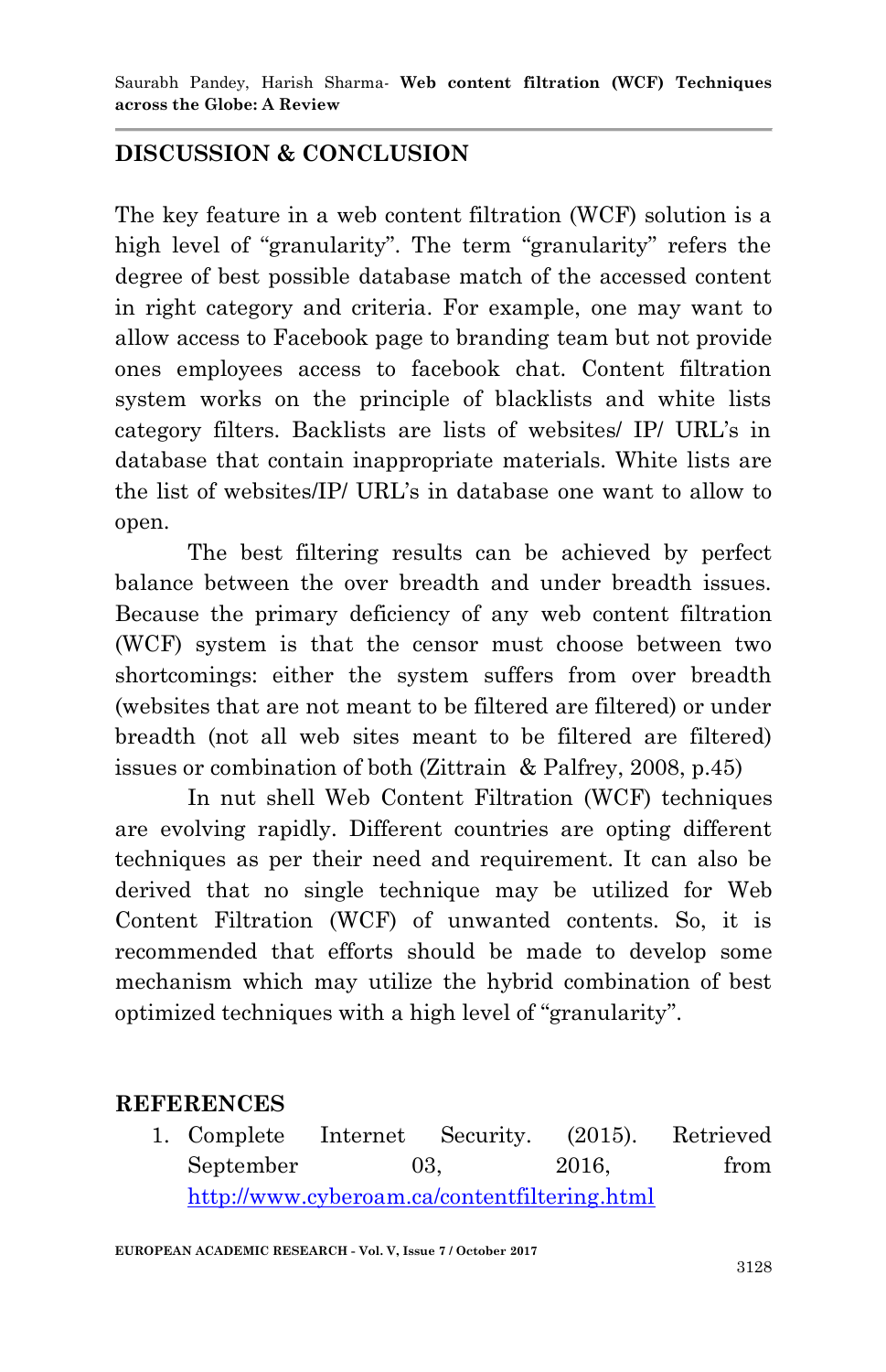- 2. Content Control Filtering Solution. (July 2015). Retrieved July 09, 2015, from [https://www.spamtitan.com/content-control-filtering](https://www.spamtitan.com/content-control-filtering-solution/)[solution/](https://www.spamtitan.com/content-control-filtering-solution/)
- 3. D. Singh, R. Sharma, and T. Singh, "Enhancement of firewall filtering techniques," *International Journal of Emerging Trends and Technology in Computer Science*, vol. 2, issue 4, pp. 258-261, 2013.
- 4. Deibert, R., Palfrey, J., Rohozinski, R., Zittrain, J., & Stein, J. G. (2008). *Access denied: the practice and policy of global Internet filtering*. Cambridge, MA: MIT Press.
- 5. Faris, R. & Villeneuve, N. (2008). Measuring global internet filtering In *Access denied: the practice and policy of global Internet filtering* (p.9). Cambridge, MA: MIT Press.
- 6. Ferguson, P., & Senie, D. (1998, January). *Network Ingress Filtering*. Herndon.
- 7. Fortinet (2016). Retrieved April 26, 2016, from <https://fortiguard.com/webfilter/categories>
- 8. Karthikeyan, V. K. T. (2014). Web Content Filtering Techniques: A Survey. *International Journal of Computer Science & Engineering Technology , 5*(3), 203- 208. Retrieved from http://www.ijcset.com/docs/IJCSET14-05-03-038.pdf
- 9. Khan, D. (2015). *The Most Indepth Hacker's Guide*. Lulu Press, Inc.
- 10. Kühn, S., & Gallinat, J. (2014). Brain Structure and Functional Connectivity Associated With Pornography Consumption. JAMA Psychiatry, 71(7), 827. doi:10.1001/jamapsychiatry.2014.93
- 11. Murdoch, S. J., & Anderson, R. (2008). Tools and Technology of Internet Filtering. In *Access denied: the practice and policy of global Internet filtering* (pp. 57-72). Cambridge, MA: MIT Press.